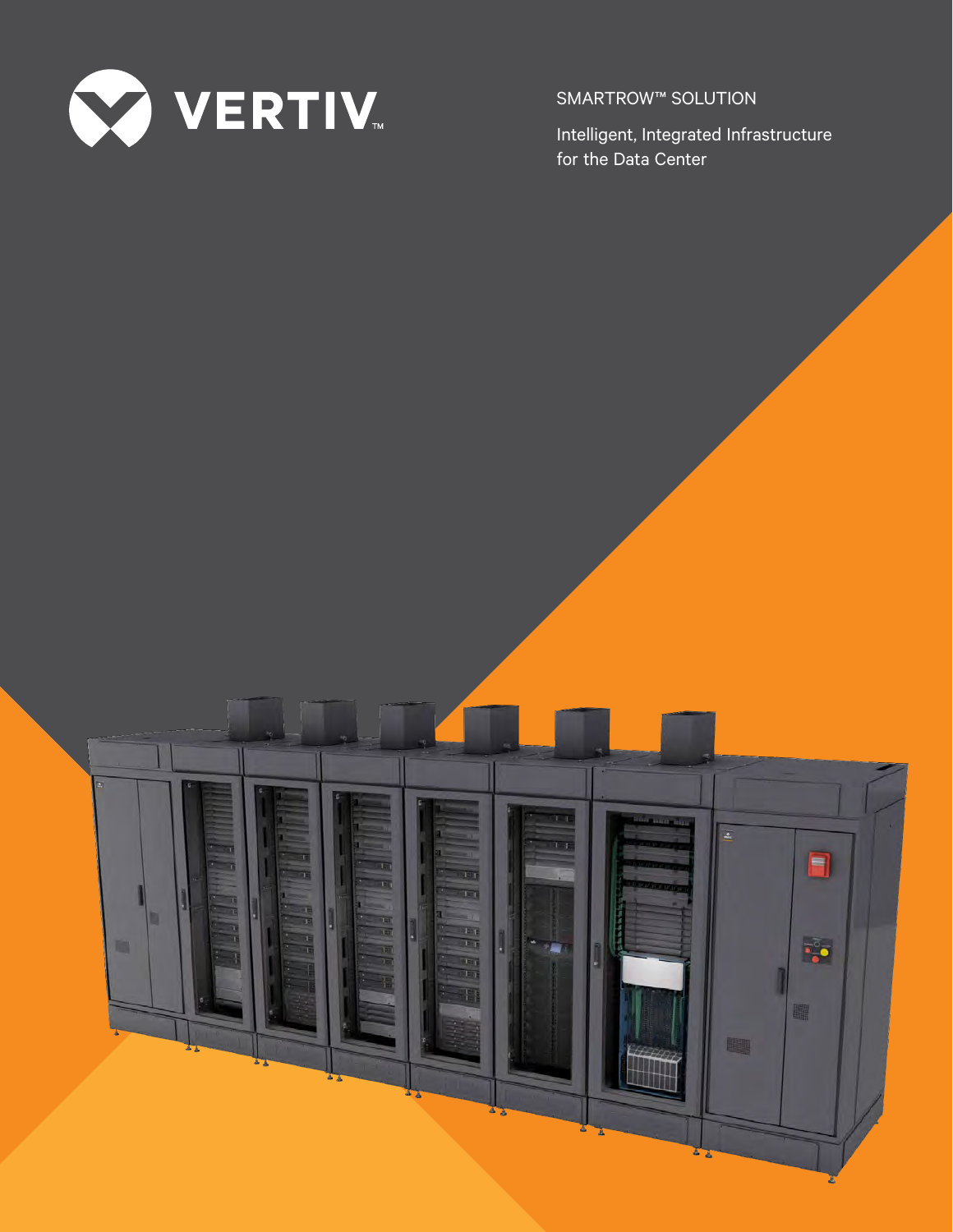# **Deploy a Fully Configured Data Center in Just Weeks**

# Availability, Capacity, Efficiency.

## **You need them – and now you can have them all. Another first from Vertiv™.**

The SmartRow™ infrastructure from Vertiv is a simplified, standardized and quickly deployable data center environment with significant CAPEX and OPEX savings over conventional designs. No other solution on the market provides such ease of deployment and integration. This complete data center infrastructure solution allows you to easily deploy and effectively manage an integrated IT infrastructure without being limited by building systems such as fire suppression and cooling.

SmartRow is available in three- to six-rack configurations for up to 20kW of total capacity; and six-rack to ten-rack configurations for up to 36kW of total capacity. The solution allows the flexibility of starting small and expanding over time.



### **The SmartRow solution is ideal for:**

- Build outs of new or existing small and mid-sized data centers
- Remote data centers for larger enterprises requiring standardized infrastructure
- Standalone development environments
- Standalone disaster recovery

Vertiv has demonstrated up to 10% CAPEX savings over conventional designs and 27% OPEX savings. Here's how SmartRow infrastructure does it:

- Significantly reduces the cost of room upgrades or modifications
- Optimizes use of space
- Reduces cooling power usage through contained airflow, and high efficiency technologies
- Increases IT control and productivity
- Deploys in weeks, not months

"Using the SmartRow system we did not have to sacrifice availability and we gained efficiency, so we found that the SmartRow system gave us the best of both worlds. SmartRow saved Pasco County significant dollars. We are able to utilize an average room, we did not have to build a special computer room to install this. That saved us money in raised floor, that saved us money in fire suppression, and that saved us money in room cooling."

—**Todd Bayley**, Technical Architect-Network information Technology Department, Pasco County, FL1

<sup>1</sup> Pasco County Case Study. CH-00021 (01/11).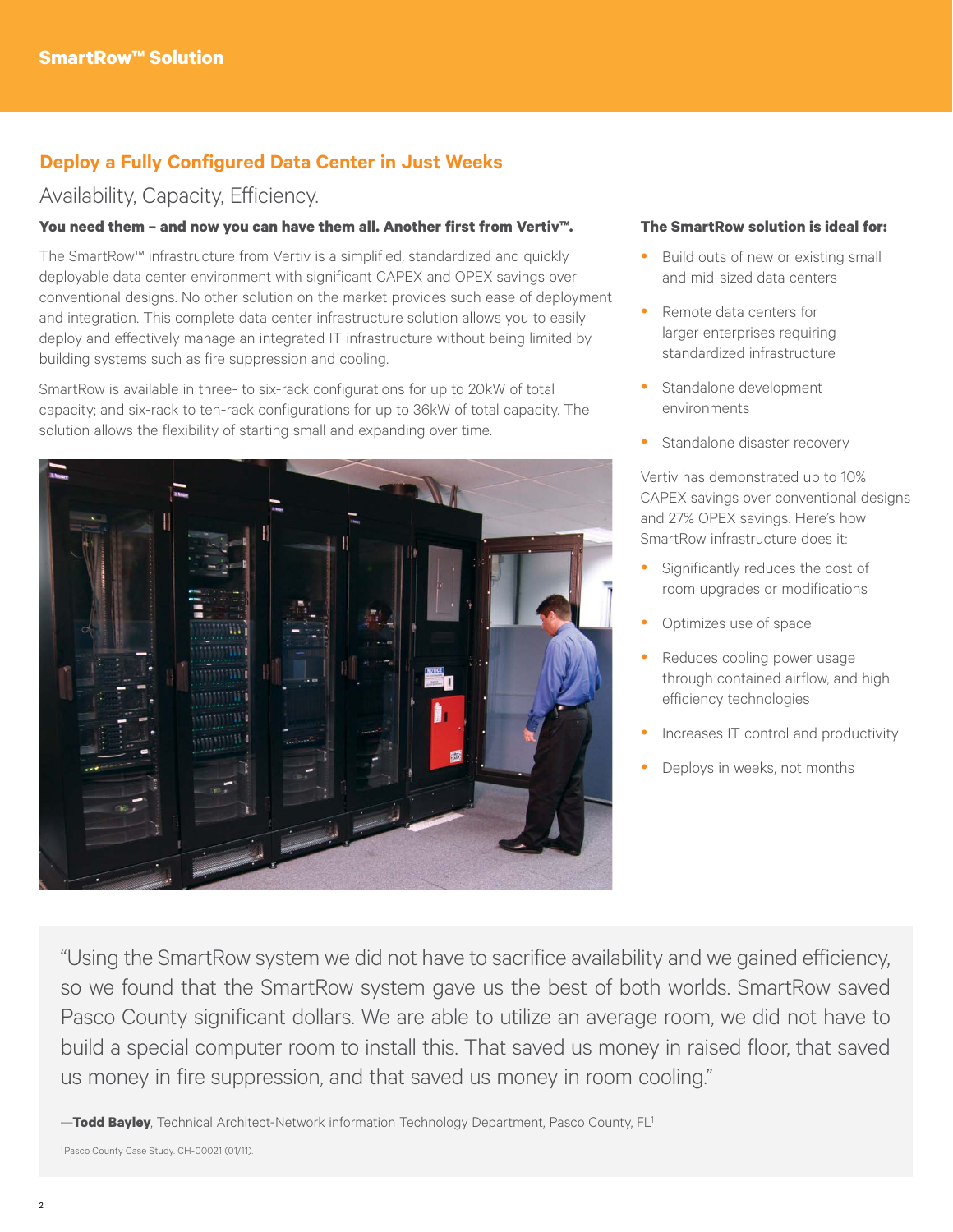

# **What Makes the SmartRow™ Offering Unique?**

Imagine the advantages of an intelligent, integrated infrastructure with all the capabilities you need to achieve your IT objectives.

## **The SmartRow infrastructure utilizes seven data center best practices and technologies to achieve a unique set of benefits.**

- **1.** Maximizes the return temperature at the cooling units to improve capacity and efficiency
- **2.** Matches cooling capacity with IT load
- **3.** Utilizes cooling design that reduces energy consumption
- **4.** Uses power management systems that optimize availability and efficiency
- **5.** Features a design the enhances flexibility using scalable architectures that minimize footprint
- **6.** Utilizes real-time infrastructure optimization to provision resources faster, increase efficiency and reduce stranded capacity
- **7.** Leverages the availability of in-market data center design expertise and technical assistance

- **Reduce annual energy costs –up to 27%** through high-efficiency power, dedicated cooling and management technologies and containment
- **Optimize space efficiency** through an integrated system
- **Reduce maintenance costs** with reliable design and efficient operation that minimizes wear and tear and requires less servicing
- **Increase IT efficiency** by streamlining and centralizing monitoring and management

- **Reduce time and cost of implementation**; order, install and implement within just weeks
- Save up to 28% on **room upgrades**  compared to upfitting a room as a conventional data center

- **•** Simplify **implementation**  through an integrated design
- **Easily operate and manage** infrastructure systems through integrated controls
- **Ensure continuity** of business operations with single system startup, warranty, preventive maintenance and repair
- **•** Utilize industry**leading** service and support provided by local data center design experts

# **EFFICIENT ECONOMICAL SIMPLIFIED CONTROLLABLE**

- **Ensure efficiency and availability** with Liebert® iCOM™ controls — manage cooling to optimize IT equipment performance and life
	- yy **Enhance performance** and anticipate potential problems before they occur with infrastructure monitoring and management appliances and software
- **Increase physical security** and equipment protection with lockable cabinets and access alerts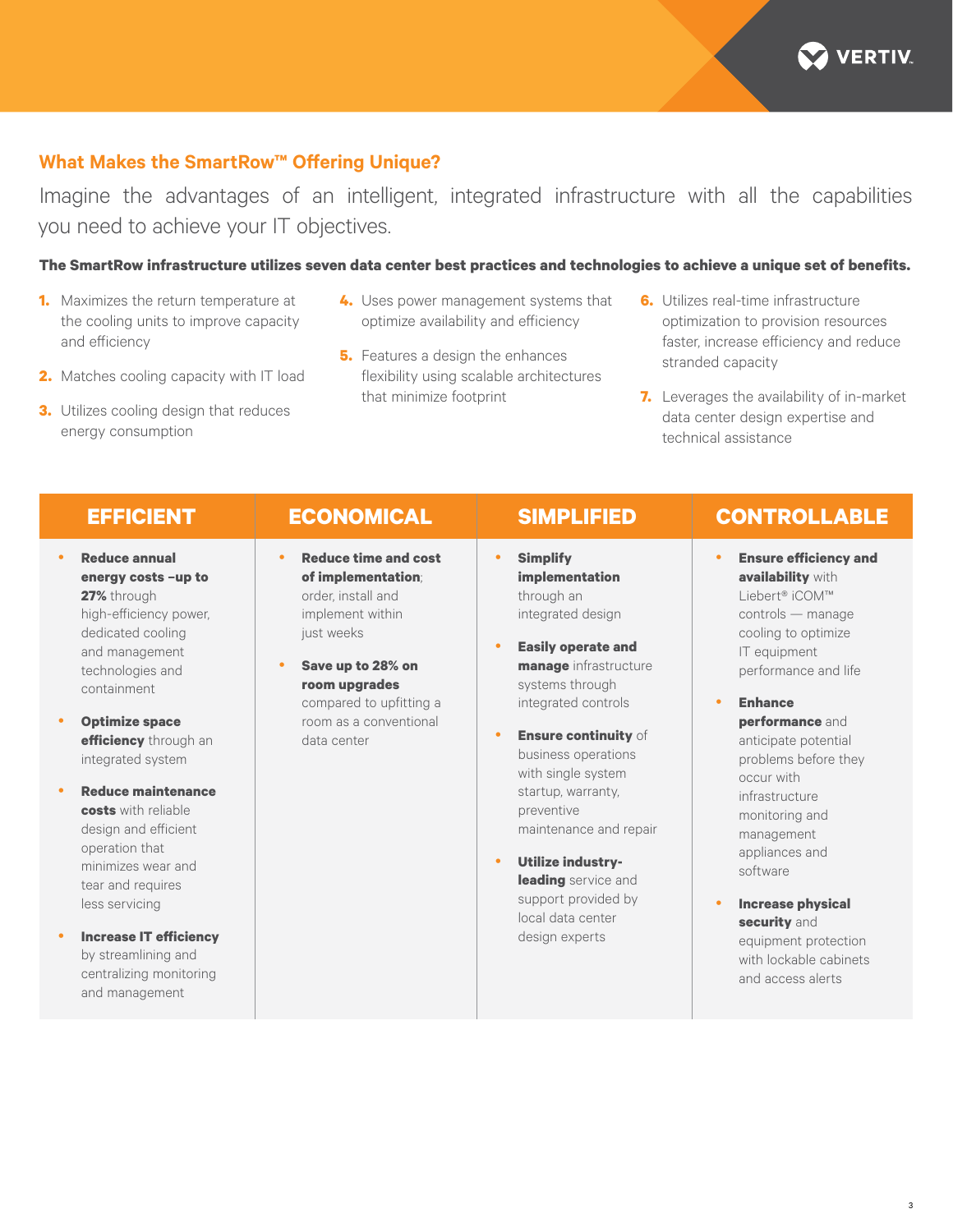# **SmartRow™ Infrastructure: Technologies and Features to Optimize Efficiency and Availability**

# **A simple solution designed to expand IT capacity when you don't have the luxury of more data center space.**

The SmartRow solution is ideally suited for environments where dedicated IT room improvements are not practical or cost effective. It is the perfect solution for spaces not designed to be IT environments. And it can be placed unobtrusively into work spaces.

No fire suppression system upgrades to the room are needed since fire suppression is integrated into the solution. No dedicated room cooling is necessary, and it can work in a non-raised floor environment.

This space-saving solution integrates the industry's finest and most efficient infrastructure technologies all within a single row. It is well suited to serve as a primary data center or a separate disaster recovery solution.



- **1. High-efficiency dedicated cooling and environmental controls –** Liebert® PDX/PCW ™ dedicated cooling system with Liebert iCOM™ controls and patented digital scroll technology to match cooling to rack load
- **2. Room-neutral design –** allows this system to be placed virtually anywhere, even in environments where people are working
- **3. Secure –** Lockable cabinets and access-triggered alarms work together to put you in control of your environment
- **4. Integrated fire suppression –** saves 66% over room-based systems by avoiding room upgrades
- **5. Simple, fully integrated infrastructure –** racks, dedicated cooling, management, fire suppression, cable management and power distribution are designed to work together, saving you time and money on installation and operation
- **6. Sealed plenums and contained airflow –** provide greater cooling efficiency
- **7. Integrated emergency fans**  operated by UPS in case of outage to exhaust heat
- **8. Comprehensive, remote data center infrastructure management –** Liebert Nform™ and Avocent®

appliances and software provide comprehensive, remote monitoring and control

- **9. Flexible platform for easy configuration –** SmartRow DCR racks accommodate any type of IT or networking equipment, and maximize space utilization
- **10.Reliable on-line uninterruptible power –** Liebert GXT4™ UPS with the industry's smallest footprint and / or the flexible 5-20kVA Liebert APS™ modular, redundant UPS for row -based applications.
- **11. Flexible rack PDUs -** MPX™ adaptive rack PDU or MPH2™ managed rack PDU provide flexibility and power control at the receptacle level, and faster implementation of IT equipment
- **12. Low-voltage cable entry** in top and rear of plenum
- **13. Power connections and heat** rejection connections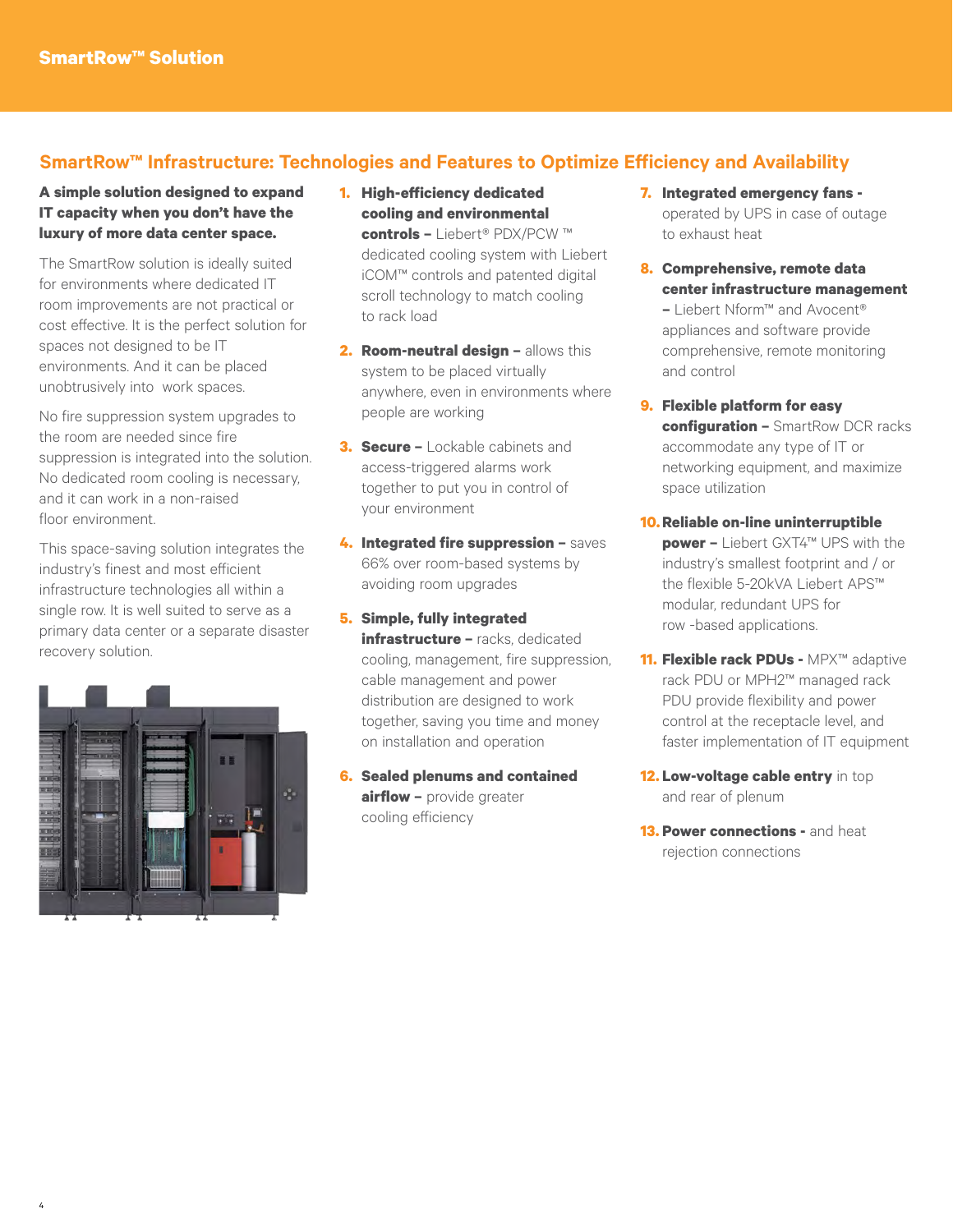



# **SmartRow™**

Simple, fully integrated infrastructure – racks, dedicated cooling, management, fire suppression, cable management and power distribution are designed to work together, saving you time and money on installation and operation.

## **Comprehensive SmartRow Monitoring Dashboard**



*Real-time monitoring of power and cooling status.*



*Trending – Map performance over time*

**Liebert® Nform™ Centralized Monitoring Software allows centralized, real-time monitoring for any SNMP device that supports a network interface.**

- Monitors and controls a wide range of support systems - such as Liebert cooling and UPS systems
- Triggers event actions such as email alerts or notifications
- Allows more runtime to most critical systems by sending shutdown commands to user-defined non-critical systems
- Simplified installation and configuration
- Advanced graphics and user-friendly navigation enhance usability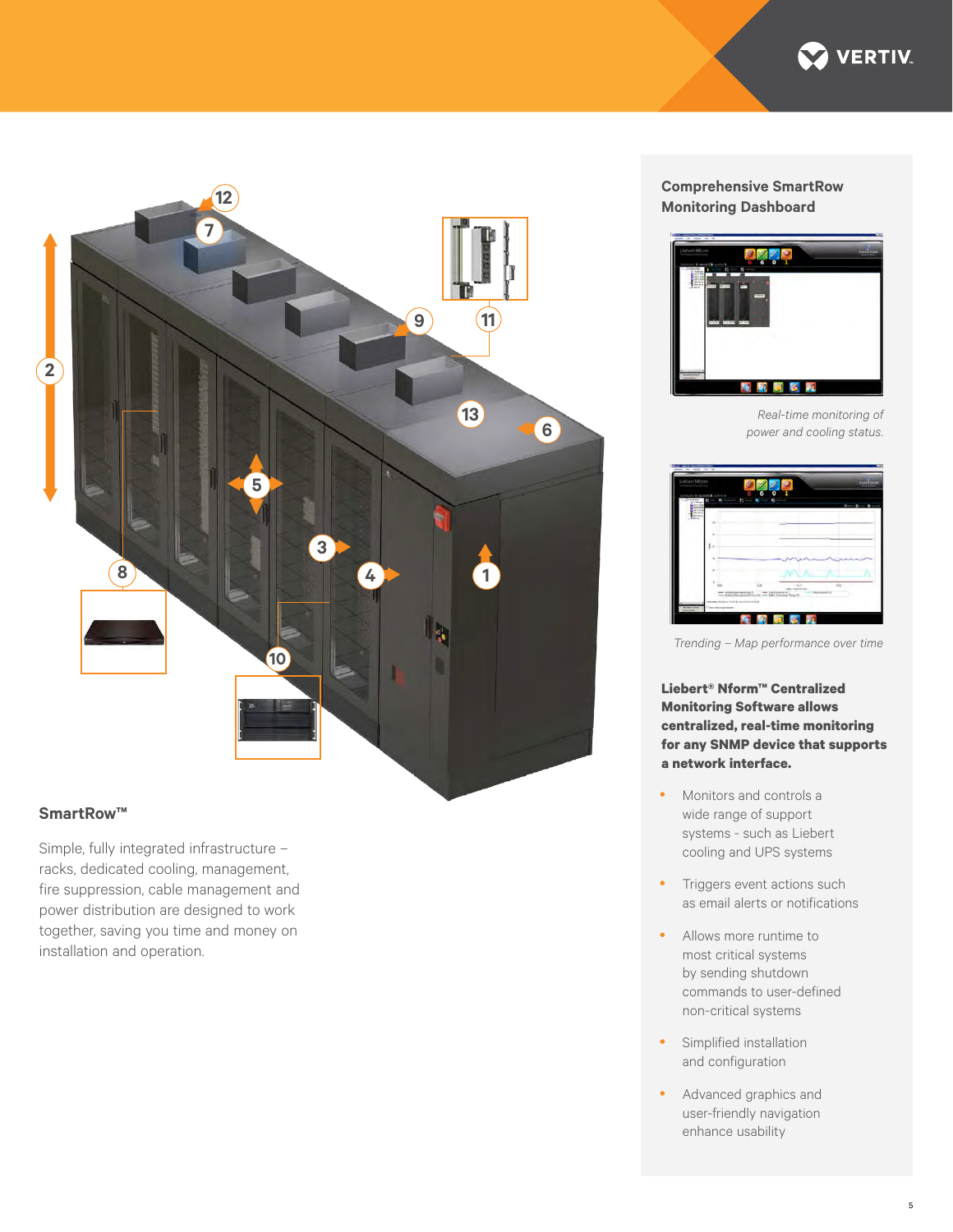# **Efficient and Economical**

6

## **The SmartRow design provides an economical solution for fast deployment and efficient operation.**

- Significantly reduces the cost of room upgrades or modifications. These costs add up and can include raised flooring, room cooling systems and fire suppression expansions. All of these can be integrated in the SmartRow offering, and the whole solution can be assembled with limited man power in as little as a day
- Optimizes use of space. The SmartRow DCR unit has a minimum footprint of only 39 square feet and can fit in a room as small as 10 ft.  $\times$  19 ft. (w  $\times$  d) (3 Rack Primary Configuration)
- Reduces cooling power usage through contained airflow, digital scroll compressor technology and Liebert® iCOM™ controls. Instead of cooling an entire room as in conventional designs,

the SmartRow infrastructure cools only the rack space. It boasts a Power Usage Effectiveness (PUE) rating of 1.4

Increases IT control and productivity by offering integrated data center infrastructure management technologies that make moves/adds/ changes easier and support remote monitoring and management

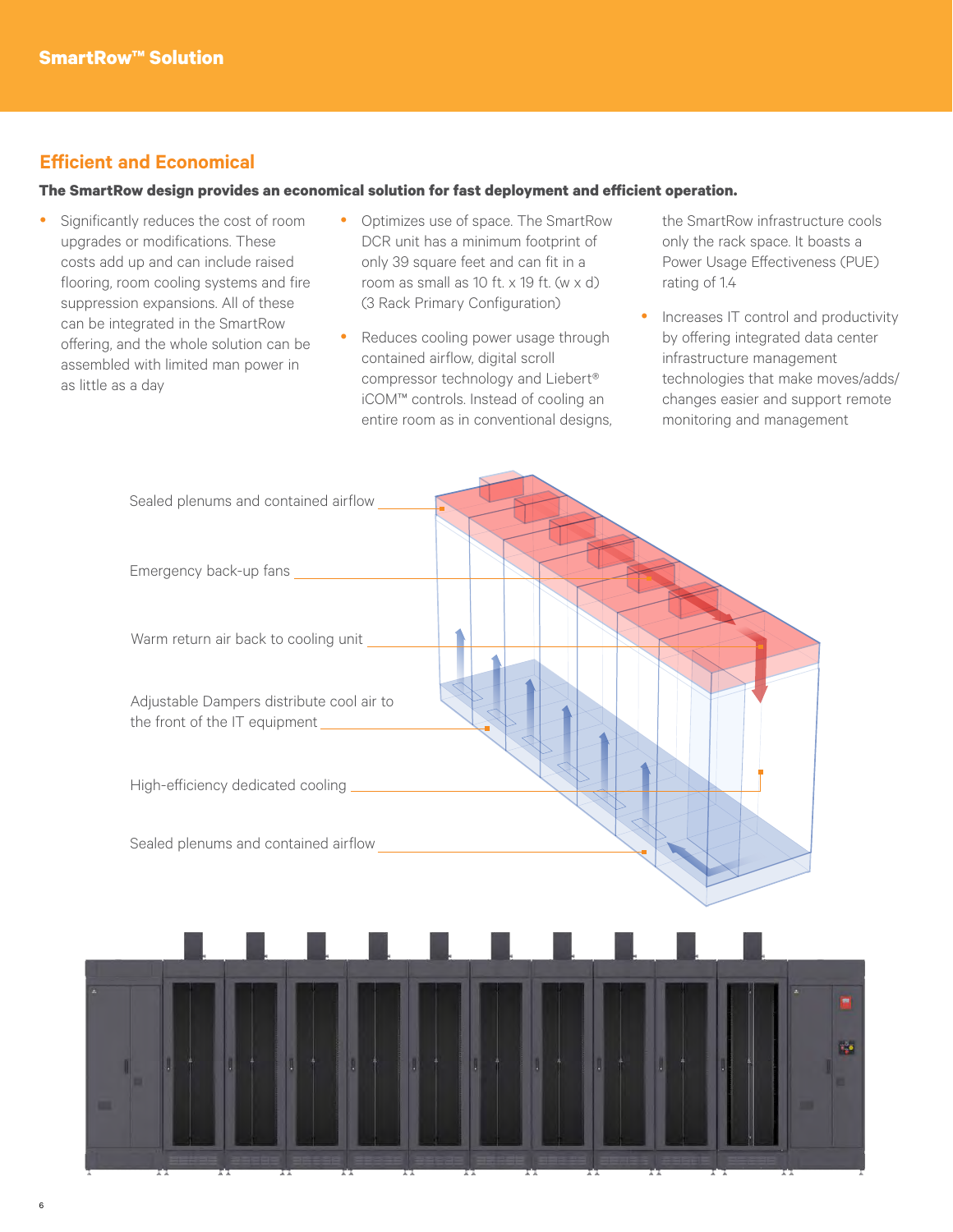

# **SmartRow™**

### **Highly favorable CAPEX**

• Save up to 28% on room upgrades compared to upfitting a room using conventional data center design

## **Highly favorable OPEX**

- Reduced energy costs from more efficient cooling and server performance – up to 27% savings through high-efficiency power, cooling and management technologies and containment
- Lower preventative maintenance costs than a traditional data center – one data center reduced expenditures by as much as 33%

**By reducing the cost of energy, space, service and IT management, the SmartRow solution makes your infrastructure decisions smarter and easier.**

|                              | <b>CONVENTIONAL</b><br><b>DATA CENTER</b><br><b>DESIGN</b> | <b>SMARTROW</b><br><b>DESIGN</b> | <b>COST</b><br><b>SAVINGS</b> | % SMARTROW<br><b>ADVANTAGE</b> |
|------------------------------|------------------------------------------------------------|----------------------------------|-------------------------------|--------------------------------|
| <b>Room Costs</b>            | \$60,000                                                   | \$43,000                         | \$17,000                      | 28%                            |
| <b>Infrastructure Costs</b>  | \$105,000                                                  | \$109,000                        | $-$ \$4,000                   | $-3%$                          |
| <b>Total Capital Expense</b> | \$165,000                                                  | \$152,000                        | \$13,000                      | 8%                             |
| <b>Energy Consumption</b>    | \$8,700                                                    | \$6,400                          | \$2,300                       | 27%                            |
| <b>5 Year OpEx</b>           | \$44,000                                                   | \$32,000                         | \$12,000                      | 27%                            |
| <b>5 Year TCO</b>            | \$209,000                                                  | \$184,000                        | \$25,500                      | 12%                            |



## **MPX™/MPH2™ Rack PDUs**

Adaptive and managed rack power distribution units allow remote monitoring and control at the receptacle level, as well as monitoring of environmental input options such as rack temperature and humidity. Rugged construction and industry's leading operating temperatures.



18 kW, 288 sq ft 6 racks

- 1 Precision Cooling System
- 6 Rack UPS Systems

Room neutral

### **SmartRow Conventional**



18 kW, 288 sq ft 6 racks Ceiling mounted ducted cooling 6 Rack UPS Systems Room renovation, fire suppression